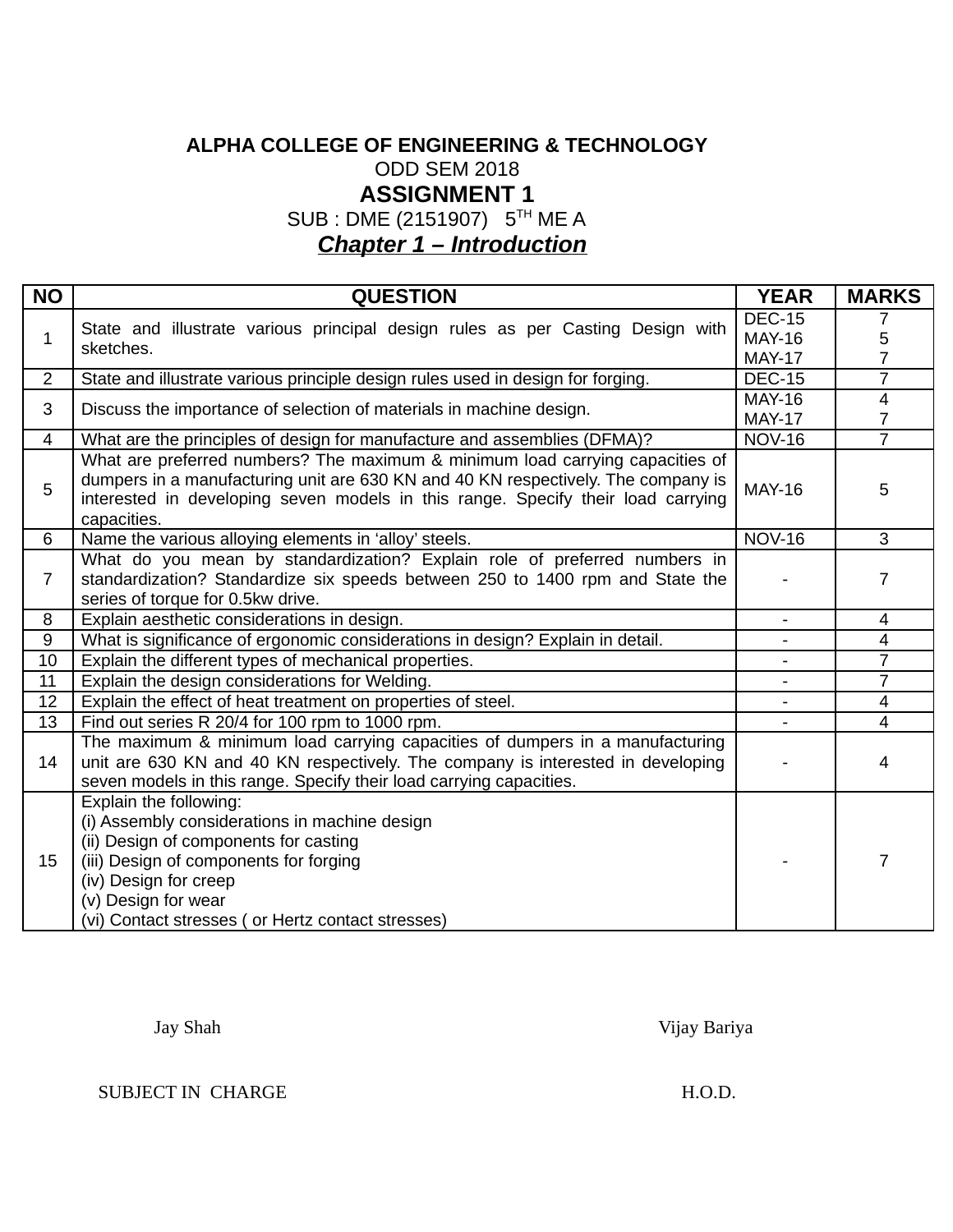#### ALPHA COLLEGE OF ENGG & TECH ODD SEM 2018 **ASSIGNMENT 2**

SUB : DME (2151907) 5<sup>TH</sup> ME A

# *Chapter 2 – DESIGN AGAINST FLUCTUATING LOADS*

| <b>NO</b>      | <b>QUESTION</b>                                                                                                                                                                                                                                                                                                                                                                                                                                                                                  | <b>YEAR</b>                                     | <b>MARKS</b>             |
|----------------|--------------------------------------------------------------------------------------------------------------------------------------------------------------------------------------------------------------------------------------------------------------------------------------------------------------------------------------------------------------------------------------------------------------------------------------------------------------------------------------------------|-------------------------------------------------|--------------------------|
| $\mathbf{1}$   | Derive Soderberg's equation and state its application to different types of loadings.                                                                                                                                                                                                                                                                                                                                                                                                            | <b>DEC-15</b><br><b>MAY-17</b>                  | 7                        |
| $\overline{2}$ | What is endurance strength? Discuss the factors affecting endurance strength of the<br>materials.                                                                                                                                                                                                                                                                                                                                                                                                | <b>DEC-15</b><br><b>MAY-16</b><br><b>MAY-17</b> | $\overline{4}$<br>7<br>3 |
| 3              | What are the Goodman and the Soderberg line?                                                                                                                                                                                                                                                                                                                                                                                                                                                     | <b>NOV-16</b>                                   | $\overline{3}$           |
| $\overline{4}$ | State the methods of reducing stress concentration.                                                                                                                                                                                                                                                                                                                                                                                                                                              | <b>NOV-16</b>                                   | $\overline{4}$           |
| 5              | The following data refers to a transmission shaft: Torsional moment that varies from<br>- 100 Nm to $+$ 600 Nm. The Ultimate tensile strength = 630 MPa, Yield strength = 360<br>MPa, Stress load correction factor = $0.6$ , Size correction factor = $0.85$ , Surface finish<br>factor = 0.8, Reliability factor = 0.897, Factor of safety = 2, Calculate the shaft<br>diameter using distortion energy theory of failure.                                                                     | <b>DEC-15</b>                                   | 7                        |
| 6              | A machine component is subjected to fluctuating stress that varies from 40 to 100<br>MPa. The corrected endurance limit stress for the machine component is 270 MPa.<br>The ultimate tensile strength and yield strength of material are 600 and 450 MPa<br>respectively. Calculate the factor of safety using 1. Gerber theory, 2. Soderberg line<br>and 3. Goodman line.                                                                                                                       | <b>DEC-15</b>                                   | 7                        |
| $\overline{7}$ | A cantilever beam made of carbon steel of circular cross-section as shown in figure,<br>is subjected to a load which varies from -F to 3F. Determine the maximum load that<br>the beam can sustain for an indefinite life. Factor of safety $= 2$ , Stress concentration<br>factor =1.42, Notch sensitivity = $0.9$ Ultimate stress = 550 Mpa, Yield stress = 470<br>MPa, Endurance limit = 275 MPa, Size factor = 0.85, Surface finish factor = $0.89$ .<br>125<br>20<br>Dimensions in mm<br>3F | <b>MAY-16</b>                                   | 7                        |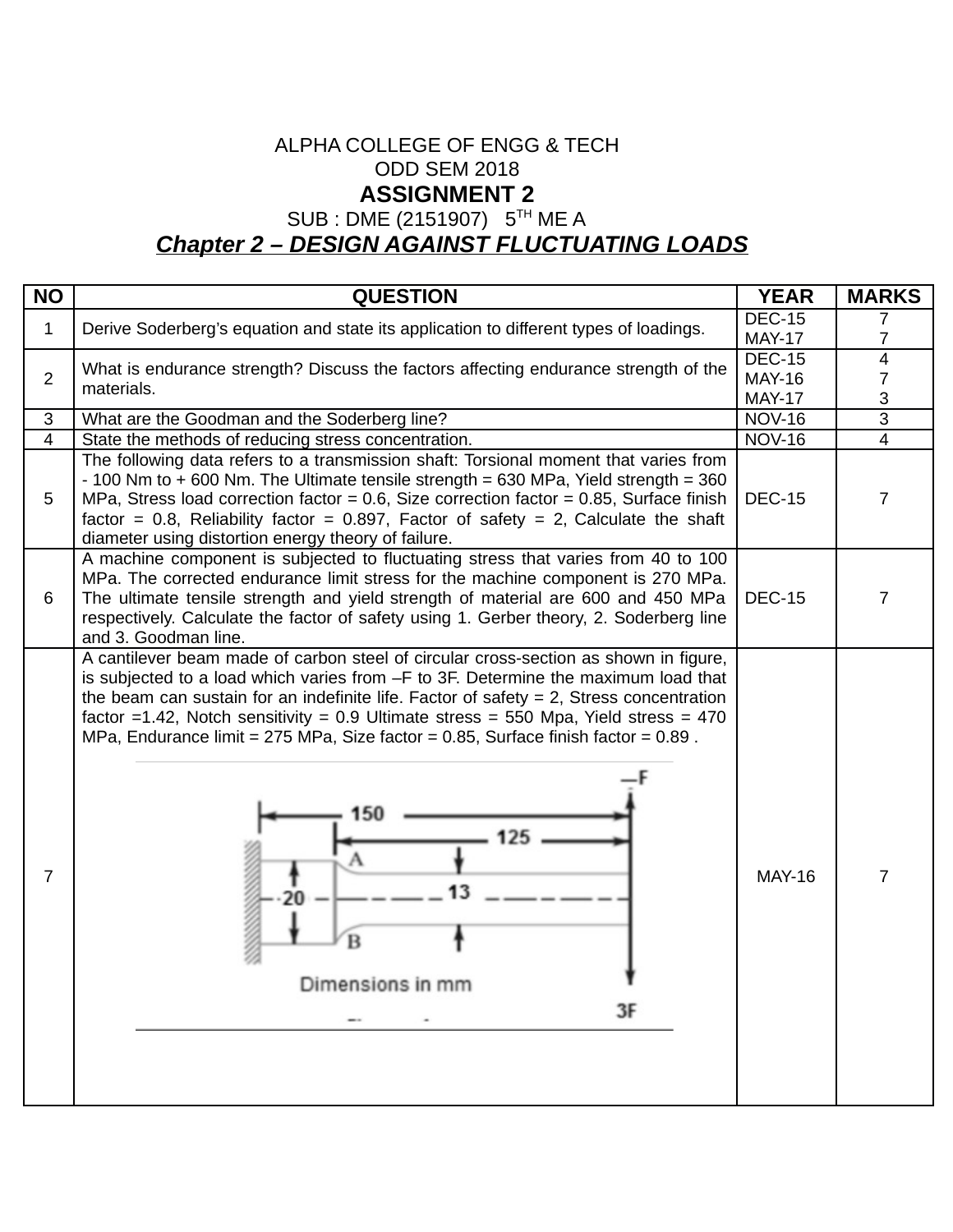| 8  | A simply supported beam has a concentrated load at the centre which fluctuates from<br>a value of 'P' to '4P'. The span of the beam is 500 mm and its cross-section is<br>circular with a diameter of 60 mm. Taking for the beam material an ultimate stress of<br>700 MPa, a yield stress of 500 MPa, endurance limit of 330 MPa for reversed<br>bending, and a factor of safety of 1.3, Calculate value of load 'P' based on<br>Goodman's formula. Take a size factor of 0.85 and a surface finish factor of 0.9.                                                     | <b>NOV-16</b> | 7              |
|----|-------------------------------------------------------------------------------------------------------------------------------------------------------------------------------------------------------------------------------------------------------------------------------------------------------------------------------------------------------------------------------------------------------------------------------------------------------------------------------------------------------------------------------------------------------------------------|---------------|----------------|
| 9  | A hot rolled steel shaft is subjected to a torsional moment that varies from 330 Nm to<br>$-110$ Nm and an applied bending moment at a critical section varies from 440 Nm to<br>$-220$ Nm. The shaft is of uniform cross-section and no keyway is present at the<br>critical section. Determine the required shaft diameter. The material has an ultimate<br>strength of 550 MPa and yield strength of 410 MPa. Take the endurance limit as half<br>the ultimate strength, factor of safety of 2, size factor of 0.85 and a surface finish<br>factor of 0.62.          | <b>MAY-16</b> | $\overline{7}$ |
| 10 | A Forged steel bar 60 mm in diameter is subjected to a reversed bending stress of<br>200 N/ mm2. The bar is made of 40C8 (ultimate stress is 600 MPa). Calculate the<br>life of bar for a reliability of 90 % Take surface finish factor = $0.44$ , Size factor = $0.85$ ,<br>Reliability factor = $0.897$ .                                                                                                                                                                                                                                                            |               | $\overline{7}$ |
| 11 | A plate made of steel 20C8 (S $ut = 440$ N/mm 2 ) in hot rolled and normalized<br>condition is shown in figure below. It is subjected to a completely reversed load of<br>30 kN. The notch sensitivity factor q can be taken as 0.8 and the expected reliability<br>is 90%. The size factor is 0.85. The factor of safety is 2. Determine the plate<br>thickness for infinite life.<br>±30 kN<br>$±30$ kN<br>111111<br>50<br>$10\phi$                                                                                                                                   |               | $\overline{7}$ |
| 12 | A rotating shaft subjected to a non-rotating force of 5 kN and simply supported<br>between two bearings A and E as shown in figure. The shaft is machined from plain<br>carbon steel 30C8 (S ut = 500 N/mm 2 ) and the expected reliability is 90 %. The<br>equivalent notch radius at the fillet section can be taken as 3 mm. What is the life of<br>the shaft? Bending moment at section B is 642.9 kN.mm; surface finish factor =0.79;<br>size factor = $0.85$ ; reliability factor = $0.897$ ; stress concentration factor = 1.72; notch<br>sensitivity = $0.78$ . | <b>MAY-15</b> | 7              |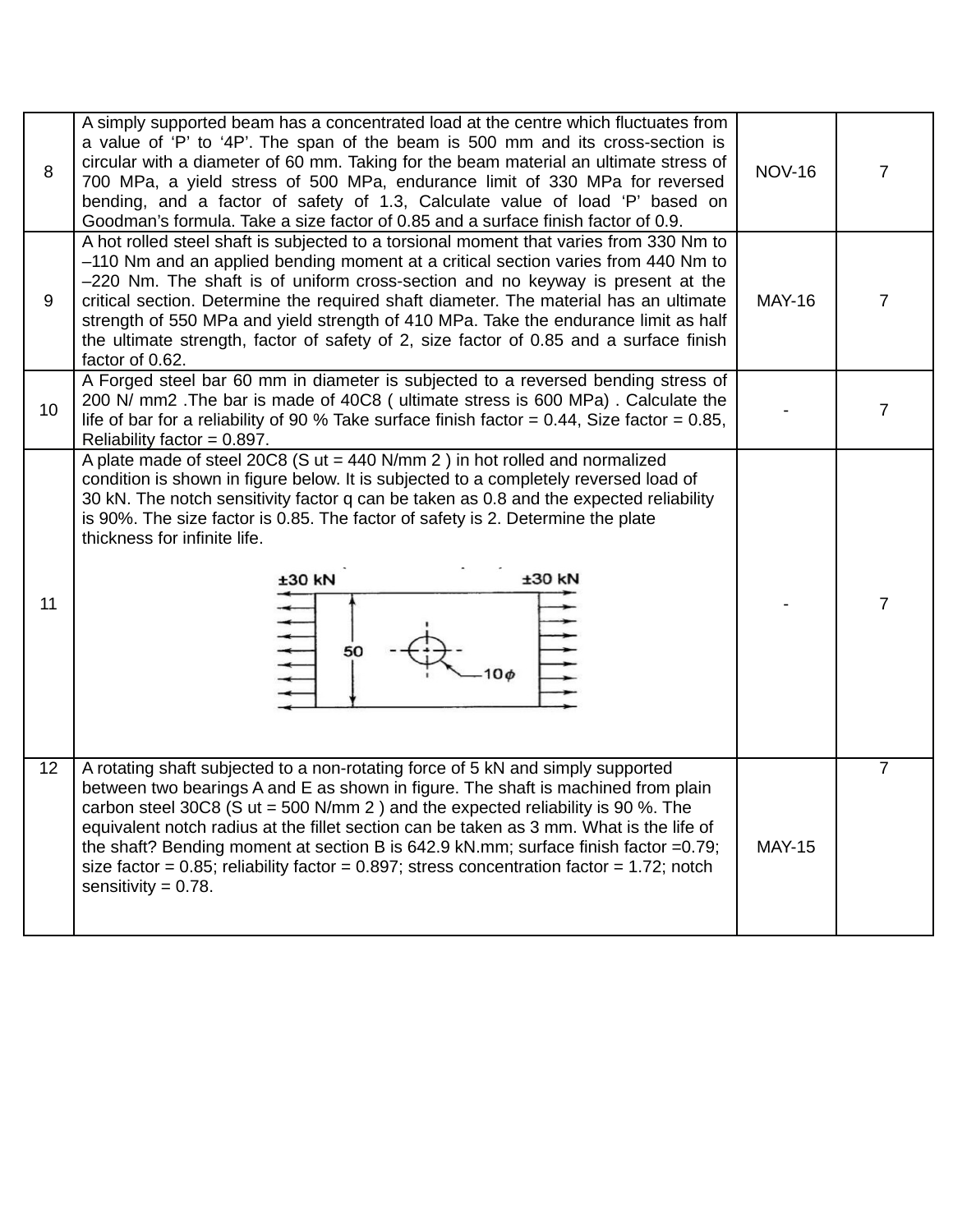|    | 100<br>100                                                                                                                                                                                                                                                                                                                                                                                                                                                      |                                          |                |
|----|-----------------------------------------------------------------------------------------------------------------------------------------------------------------------------------------------------------------------------------------------------------------------------------------------------------------------------------------------------------------------------------------------------------------------------------------------------------------|------------------------------------------|----------------|
| 13 | A transmission shaft of cold drawn steel $27Mn2$ (S ut = 500 N/mm 2 and S yt = 300<br>N/mm 2) is subjected to a fluctuating torque which varies from - 100 N-m to $+$ 400 N-<br>m. The factor of safety is 2 and the expected reliability is 90%. Neglecting the effect<br>of stress concentration, determine the diameter of the shaft. Assume the distortion<br>energy theory of failure.                                                                     |                                          |                |
| 14 | A circular bar 500 mm length is supported freely and its two ends. It is acted upon<br>by a central concentrated cyclic load having a minimum value of 20 kN and a<br>maximum value of 50 kN. Determine the diameter of bar by taking factor of safety<br>1.5; size effect of 0.85; surface finish factor of 0.9; The material properties of bars<br>are given by: ultimate strength of 650 MPa, yield strength of 500 MPa and<br>endurance strength of 350 MPa | MAY-13<br><b>DEC-14</b><br><b>MAY-15</b> | $\overline{7}$ |
| 15 | Define stress concentration factor. Explain methods for reducing stress<br>concentration.                                                                                                                                                                                                                                                                                                                                                                       |                                          |                |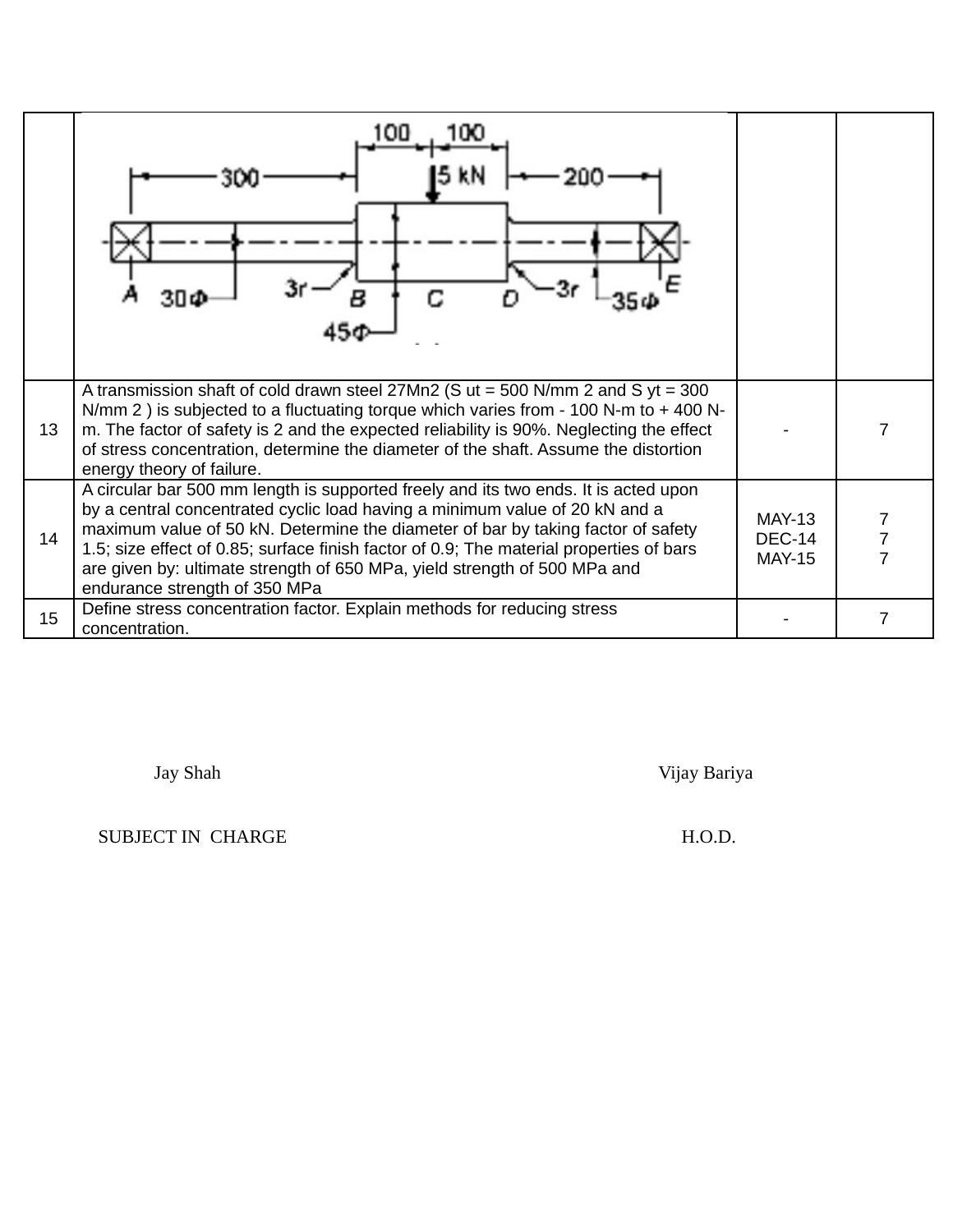## ALPHA COLLEGE OF ENGG & TECH ODD SEM 2018 **ASSIGNMENT 3** SUB : DME (2151907) 5<sup>TH</sup> ME A *Chapter 3 – DESIGN OF SPRINGS*

| <b>NO</b>      | <b>QUESTION</b>                                                                                                                                                                                                                                                                                                                                                                                                                                                                                                                                                                                                                                                                                              | <b>YEAR</b>                    | <b>MARKS</b>   |
|----------------|--------------------------------------------------------------------------------------------------------------------------------------------------------------------------------------------------------------------------------------------------------------------------------------------------------------------------------------------------------------------------------------------------------------------------------------------------------------------------------------------------------------------------------------------------------------------------------------------------------------------------------------------------------------------------------------------------------------|--------------------------------|----------------|
|                |                                                                                                                                                                                                                                                                                                                                                                                                                                                                                                                                                                                                                                                                                                              | <b>DEC-11</b>                  | $\prime$       |
| $\mathbf 1$    | Explain the terminology used in Helical Compression Spring.                                                                                                                                                                                                                                                                                                                                                                                                                                                                                                                                                                                                                                                  | <b>JUNE-11</b>                 | 7              |
|                |                                                                                                                                                                                                                                                                                                                                                                                                                                                                                                                                                                                                                                                                                                              | <b>DEC-13</b>                  | $\overline{7}$ |
| $\overline{2}$ | Explain buckling of spring in detail.                                                                                                                                                                                                                                                                                                                                                                                                                                                                                                                                                                                                                                                                        | <b>DEC-15</b>                  | $\overline{4}$ |
|                |                                                                                                                                                                                                                                                                                                                                                                                                                                                                                                                                                                                                                                                                                                              | <b>MAY-16</b>                  |                |
| 3              | What is nipping in a leaf spring? Discuss its role.                                                                                                                                                                                                                                                                                                                                                                                                                                                                                                                                                                                                                                                          | <b>NOV-16</b>                  | 4              |
|                |                                                                                                                                                                                                                                                                                                                                                                                                                                                                                                                                                                                                                                                                                                              | <b>MAY-17</b>                  |                |
| 4              | What is shot peening?                                                                                                                                                                                                                                                                                                                                                                                                                                                                                                                                                                                                                                                                                        | <b>NOV-16</b>                  | $\sqrt{3}$     |
| $\overline{5}$ | What is the function of a spring? In which type of springs the behavior is non-linear?                                                                                                                                                                                                                                                                                                                                                                                                                                                                                                                                                                                                                       | <b>MAY-17</b>                  | $\overline{3}$ |
| 6              | The extension springs are in considerably less use than the compression springs,<br>why?                                                                                                                                                                                                                                                                                                                                                                                                                                                                                                                                                                                                                     | <b>MAY-17</b>                  | 3              |
| $\overline{7}$ | Design a helical compression spring from the following data:<br>Minimum load = 100 N, Maximum load = 225.6 N, Compression of spring = 10 mm,<br>Permissible shear stress for spring material = $440$ MPa, Spring end – square and<br>ground ends, Modulus of rigidity for spring material = $0.80 \times 10^5$ Mpa.                                                                                                                                                                                                                                                                                                                                                                                          | <b>DEC-15</b>                  | $\overline{7}$ |
| 8              | A semi-elliptic leaf spring consists of two extra full length leaves and eight graduated<br>length leaves, including the master leaf. The center to center distance between the<br>two eyes of the spring is 1 m. The maximum force acting on the spring is 10 kN and<br>the width of the leaf is 50 mm. The spring is initially preloaded in such a way that<br>when the load is maximum, the stresses induced in all the leaves are equal to<br>350 N/mm <sup>2</sup> . The modulus of elasticity of the leaf material is 2.07 x 10 5 N/mm <sup>2</sup> .<br>Determine: (i) The thickness of leaves. (ii) The deflection of the spring at maximum<br>load.                                                 | <b>DEC-15</b>                  | $\overline{7}$ |
| 9              | A helical compression spring made of oil tempered carbon steel is subjected to a<br>fluctuating load from 400 N to 1000 N. The spring index is 6 and the design factor of<br>safety is 1.25. If the yield stress in shear is 770 MPa and endurance stress in shear<br>is 350 MPa, Find: 1. Size of the spring wire, 2. Diameters of the spring,<br>3. Number of turns of the spring, and 4. Free length of the spring. The compression<br>of the spring at the maximum load is 30 mm. For spring material, the modulus of<br>rigidity is 80 KN/mm <sup>2</sup> . Spring ends are square and ground.                                                                                                          | <b>MAY-16</b>                  | $\overline{7}$ |
| 10             | A semi-elliptical laminated vehicle spring to carry a load of 6000 N is to consist of<br>seven leaves 65 mm wide, two of the leaves extending the full length of the spring.<br>The spring is to be 1.1 m in length and attached to the axle by two U-bolts 80 mm<br>apart. The bolts hold the central portion of the spring so rigidly that they may be<br>considered equivalent to a band having a width equal to the distance between the<br>bolts.Assume a design stress for spring material as 350 N/mm <sup>2</sup> . Determine: 1.<br>Thickness of leaves 2. Deflection of spring 3. Diameter of eye 4. Length of leaves<br>Take $E = 210 \text{ KN/mm}^2$ , Bearing pressure = 8 N/mm <sup>2</sup> . | <b>MAY-16</b><br><b>NOV-16</b> | $\overline{7}$ |
| 11             | The valve of an aircraft engine is operated by a cluster of two concentric springs made<br>of same material. The maximum load on the spring is 6500 N. The permissible shear<br>stress for the spring material is $625 \text{ N/mm}^2$ . Assuming spring index for both springs<br>as 6 and the deflection under the load should not exceed 30 mm. Calculate the main                                                                                                                                                                                                                                                                                                                                        |                                | $\overline{7}$ |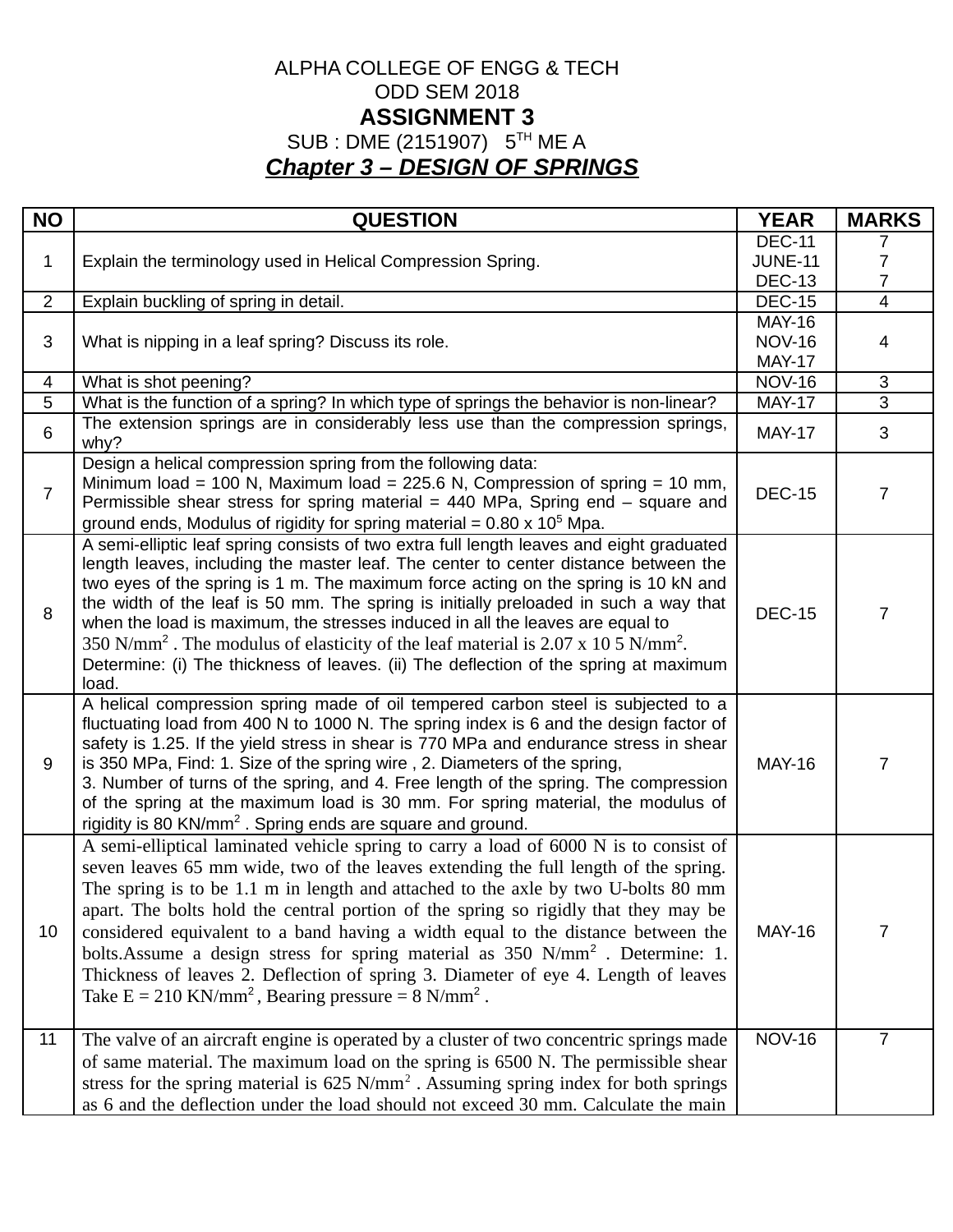|    | dimensions of the springs. $G = 8 \times 10.4$ N/mm <sup>2</sup> . Use standard coil clearance.                                                                                                                                                                                                                                                                                                                                                        |               |                |
|----|--------------------------------------------------------------------------------------------------------------------------------------------------------------------------------------------------------------------------------------------------------------------------------------------------------------------------------------------------------------------------------------------------------------------------------------------------------|---------------|----------------|
| 12 | A semi-elliptical spring has ten leaves in all, with the two full length leaves extending<br>625 mm. It is 62.5 mm wide and is made of strips 6 mm thick. The leaves are pre-<br>stressed so as to equalize stresses in all leaves. Design a helical spring, with spring<br>index of 6, which will have approximately the same values of induced stress and<br>deflection for any load. Take, $E = 2.1 \times 10.5$ MPa and G = 8.4 $\times$ 10.4 MPa. | <b>NOV-16</b> | $\overline{7}$ |
| 13 | Design a helical compression spring for a maximum load of 1000 N for a deflection<br>of 25 mm using the value of spring index as 5. The maximum permissible stress for<br>spring wire is 420 $N/mm^2$ , and modulus of rigidity is 84 KN/ mm <sup>2</sup> .                                                                                                                                                                                            | <b>MAY-17</b> | 7              |
| 14 | Design a leaf spring for following specification:<br>Total load = $14$ tonnes<br>Numbers of springs supporting the load $=$ 4<br>Maximum number of leaves $=$ 10<br>Span of the spring $= 1000$ mm<br>Permissible deflection = 80 mm<br>Take Young Modulus = $0.2 \times 10\,6 \text{ N/mm}^2$ ,<br>Allowable stress in spring material = $600$ N/mm <sup>2</sup>                                                                                      | <b>MAY-17</b> | 7              |
| 15 | What is A.M. Wahl's factor in spring? Explain the importance of Wahl's stress factor<br>in spring design.                                                                                                                                                                                                                                                                                                                                              |               | 4              |
| 16 | Classify and explain springs according to their shapes with neat sketches.                                                                                                                                                                                                                                                                                                                                                                             | <b>MAY-18</b> | 4              |
| 17 | Define spring. Explain important functions and applications of springs.                                                                                                                                                                                                                                                                                                                                                                                |               | 4              |
| 18 | Design a closed coil helical (neglecting the effect of stress concentration) spring from<br>the following data:<br>Maximum load = $2750$ N<br>Minimum load = $2250$ N<br>Axial deflection = $6 \text{ mm}$<br>Spring index $= 5$<br>Permissible shear stress = 420 MPa<br>Modulus of rigidity = 84 kN / $mm2$                                                                                                                                          |               | $\overline{7}$ |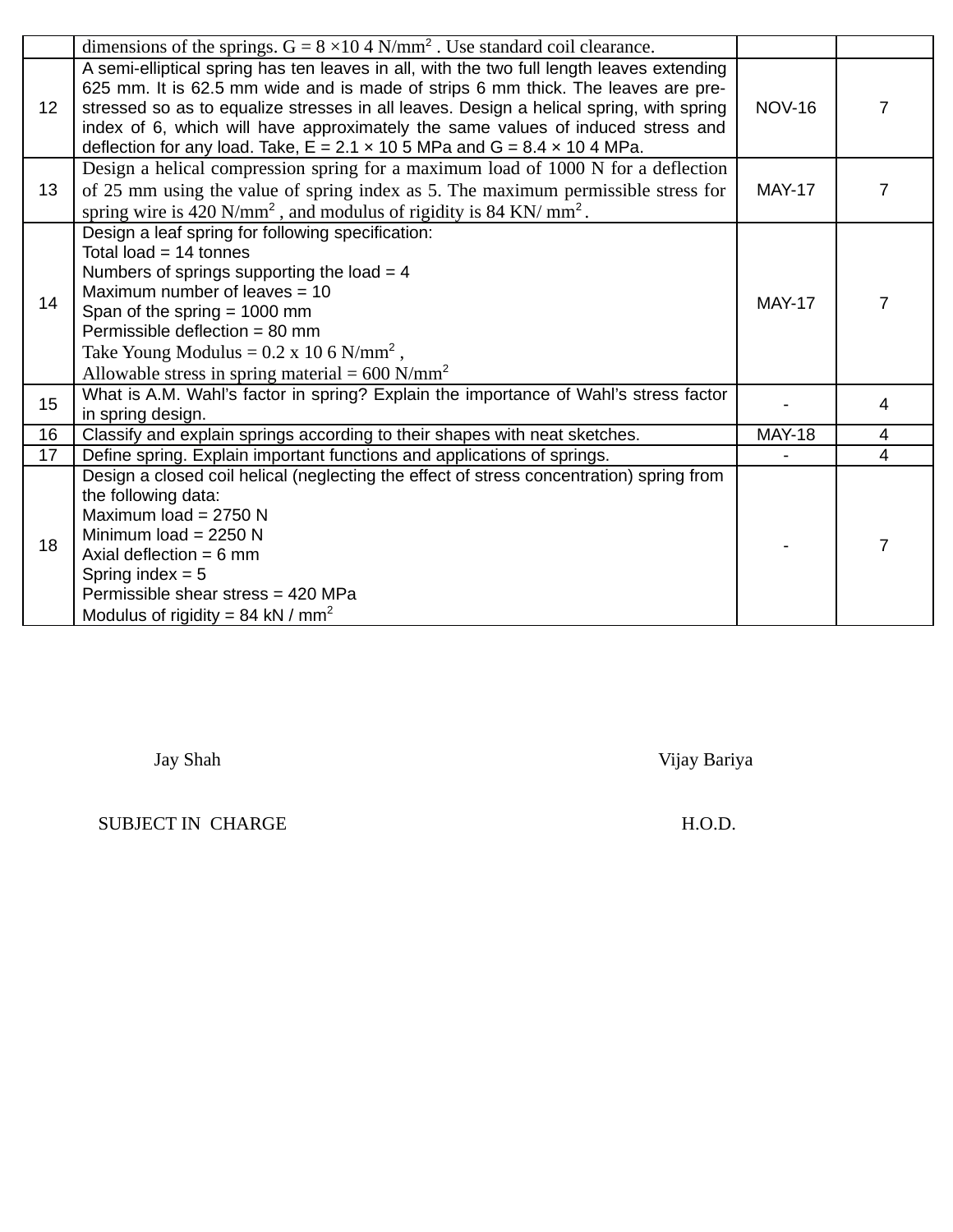# **ALPHA COLLEGE OF ENGINEERING & TECHNOLOGY** ODD SEM 2018 **ASSIGNMENT 4** SUB : DME (2151907) 5<sup>TH</sup> ME A *Chapter 4 – BELT & CHAIN DRIVES*

| <b>NO</b>      | <b>QUESTION</b>                                                                                                                                                                                                                                                                                                                                                                                                                                                                                                                                                                                                                                                                                                                        | <b>YEAR</b>                    | <b>MARK</b><br>S    |
|----------------|----------------------------------------------------------------------------------------------------------------------------------------------------------------------------------------------------------------------------------------------------------------------------------------------------------------------------------------------------------------------------------------------------------------------------------------------------------------------------------------------------------------------------------------------------------------------------------------------------------------------------------------------------------------------------------------------------------------------------------------|--------------------------------|---------------------|
| $\mathbf{1}$   | Derive the expression of a ratio of driving tensions for the flat belt drive. Explain the                                                                                                                                                                                                                                                                                                                                                                                                                                                                                                                                                                                                                                              | <b>DEC-15</b>                  | $\overline{7}$      |
|                | effect of centrifugal tension on ratio of driving tensions in brief.                                                                                                                                                                                                                                                                                                                                                                                                                                                                                                                                                                                                                                                                   | <b>MAY-17</b>                  | 7                   |
| $\overline{2}$ | Derive an expression for the ratio of driving tensions of a V-belt drive.                                                                                                                                                                                                                                                                                                                                                                                                                                                                                                                                                                                                                                                              | <b>MAY-16</b>                  | $\overline{7}$<br>7 |
| 3              | What is crowning of the pulley? State the objectives of providing crowning.                                                                                                                                                                                                                                                                                                                                                                                                                                                                                                                                                                                                                                                            | <b>NOV-16</b><br><b>MAY-16</b> | $\overline{3}$      |
|                |                                                                                                                                                                                                                                                                                                                                                                                                                                                                                                                                                                                                                                                                                                                                        | <b>MAY-16</b>                  | 7                   |
| 4              | Explain the step by step procedure used for design of chain drive system.                                                                                                                                                                                                                                                                                                                                                                                                                                                                                                                                                                                                                                                              | <b>MAY-18</b>                  | 4                   |
| 5              | Why is the cross-section of the pulley an elliptical arm? Why is major axis of the<br>cross-section in the plane of rotation?                                                                                                                                                                                                                                                                                                                                                                                                                                                                                                                                                                                                          | <b>NOV-16</b>                  | 3                   |
| 6              | State the advantage and disadvantage of the chain drive over belt and rope drive.                                                                                                                                                                                                                                                                                                                                                                                                                                                                                                                                                                                                                                                      | <b>NOV-16</b>                  | 4                   |
| $\overline{7}$ | Sketch the cross section of a V-belt and label its important parts.                                                                                                                                                                                                                                                                                                                                                                                                                                                                                                                                                                                                                                                                    | <b>MAY-17</b>                  | $\overline{3}$      |
| 8              | Explain any two type of chain with neat sketches. Explain the polygon action of chain.                                                                                                                                                                                                                                                                                                                                                                                                                                                                                                                                                                                                                                                 | <b>DEC-15</b>                  | $\overline{7}$      |
| 9              | A leather belt 9 mm x 250 mm is used to drive cast iron pulley 900 mm in diameter at<br>336 r.p.m. If the active arc on smaller pulley is 1200 and the stress in the tight side is<br>2 N/mm <sup>2</sup> , Find the power capacity of the belt. The density of leather may be taken as<br>980 kg/m <sup>3</sup> , and $\mu$ = 0.35.                                                                                                                                                                                                                                                                                                                                                                                                   | <b>MAY-17</b>                  | 7                   |
| 10             | Two parallel shafts whose center lines are 4.8 m apart, are connected by an open belt<br>drive. The diameter of the larger pulley 1.5 m and that of smaller pulley 1.05 m. The<br>initial tension in the belt when stationery is 3 KN. The mass of the belt is 1.5 kg/m<br>length. The co-efficient of friction between the belt and the pulley is 0.3 Taking<br>centrifugal tension in to account, calculate the horse power transmitted, when smaller<br>pulley rotates at 400 r.p.m.                                                                                                                                                                                                                                                | <b>MAY-17</b>                  | $\overline{7}$      |
| 11             | A fan is driven by open belt from a motor runs at 880 rpm. A leather belt 8 mm thick<br>and 250 mm wide is used. The diameter of motor pulley and driven pulley are 350<br>mm and 1370 mm respectively. The centre distance is 1370 mm and both pulleys are<br>made of cast iron. The coefficient of friction of leather on cast iron is 0.35. The<br>allowable stress for the belt is 2.5 MPa, which allows for factor of safety. The belt<br>mass is 975 $\text{kg/m}^3$ . Determine the power capacity of belt drive.                                                                                                                                                                                                               | <b>NOV-16</b>                  | $\overline{7}$      |
| 12             | A cast iron pulley transmits 20 kW at 300 rpm. The diameter of pulley is 550 mm and<br>has four straight arms of elliptical cross-section in which the major axis is twice the<br>minor axis. Find the dimensions of the arm if the allowable bending stress is 15 MPa.                                                                                                                                                                                                                                                                                                                                                                                                                                                                | <b>NOV-16</b>                  | 4                   |
| 13             | A compressor, requiring 90 KW, is to run at about 250 R.P.M. The drive is by V-belts<br>from an electric motor running at 750 R.P.M. The diameter of pulley on compressor<br>shaft must not be greater than 1 metre while the centre distance between the pulleys is<br>limited to 1.75 metre. The belt speed should not exceed 1600 meters/min. Determine<br>the number of V-belts required to transmit the power if each belt has a cross-sectional<br>area of 375 mm <sup>2</sup> , density 1000 kg / $m^3$ and an allowable tensile stress of 2.5 MPa.<br>The groove angle of the pulleys is $35^\circ$ . The coefficient of friction between the belt<br>and the pulley is 0.25. Calculate also the length required of each belt. | <b>MAY-16</b>                  | 7                   |
| 14             | Explain with the help of neat sketches, the types of flat belt drives.                                                                                                                                                                                                                                                                                                                                                                                                                                                                                                                                                                                                                                                                 |                                | 4                   |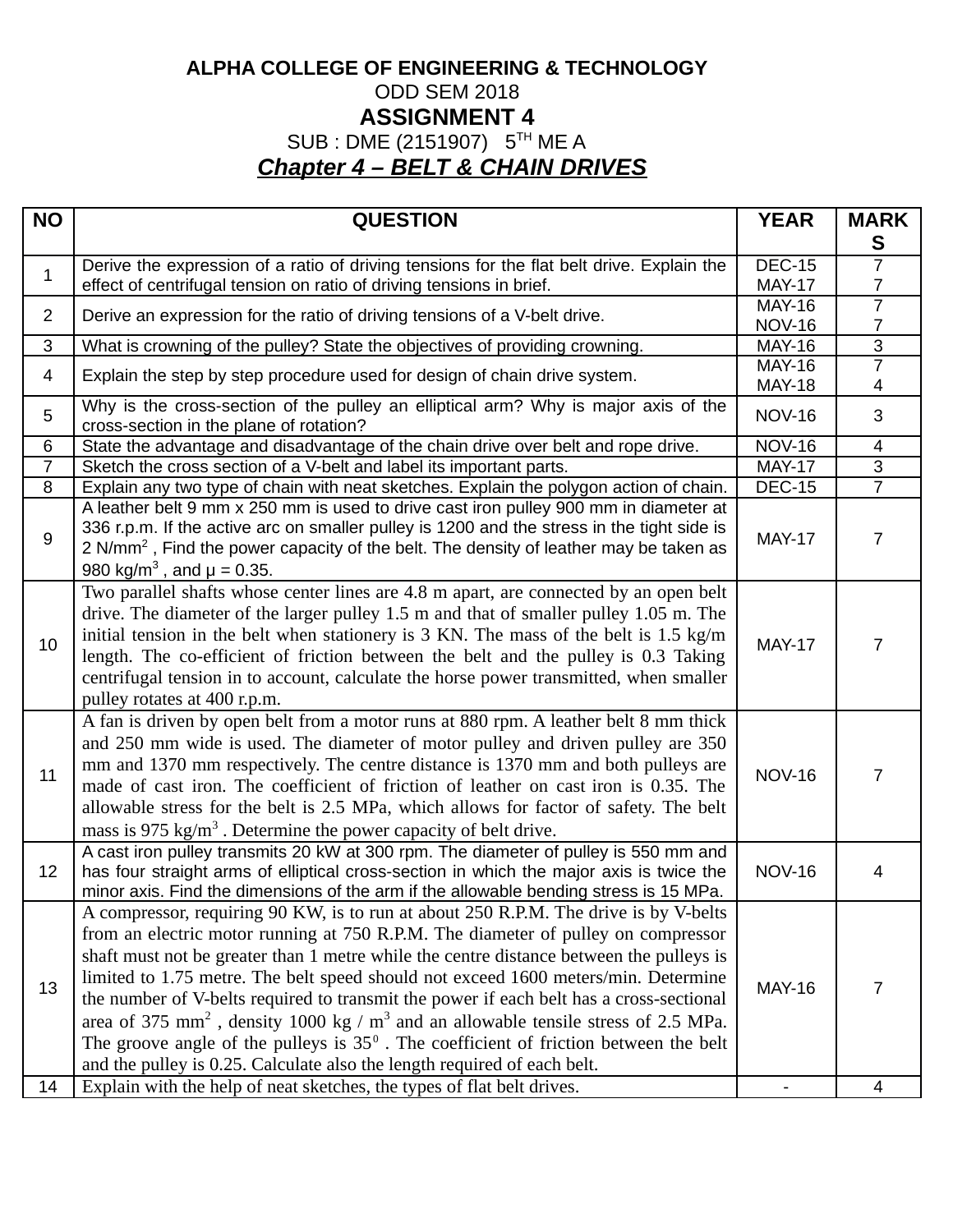| 15 | Two V Belts of section B are transmitting power on grooved pulleys. Angle of Groove<br>is $35^0$ . Belt angle is $40^0$ . The driver pulley of 300 mm runs at 1500 rpm and driven<br>pulley is 600 mm diameter. The coefficient of friction between belt and pulley is 0.3.<br>If the power transmitted is 150 kW, determine (i) Centrifugal tension (ii) maximum<br>tension, (iii) length of the belt for open drive. (iv) designation of the belt, (v) the<br>speed at which maximum power can be transmitted The mass of the belt is 0.193 kg<br>per m length For Section B Belt. Assume centre distance between pulleys is 900 mm. | Dec-15                           | 7                   |
|----|----------------------------------------------------------------------------------------------------------------------------------------------------------------------------------------------------------------------------------------------------------------------------------------------------------------------------------------------------------------------------------------------------------------------------------------------------------------------------------------------------------------------------------------------------------------------------------------------------------------------------------------|----------------------------------|---------------------|
| 16 | Design a 10 mm thick rubber belt to drive a dynamo generating 20 KW at 2250<br>R.P.M. and fitted with a pulley 200 mm diameter. The dynamo efficiency to be 85%.<br>Allowable stress for belt = 2.1 MPa, Density of rubber = $1000 \text{ kg/m}^3$ , Angle of contact<br>for dynamo pulley = $1650$ , $\mu$ = 0.3.                                                                                                                                                                                                                                                                                                                     | <b>MAY-16</b>                    | 7                   |
| 17 | What is a condition for maximum power transmission in the belt drive? Derive it for<br>maximum power.                                                                                                                                                                                                                                                                                                                                                                                                                                                                                                                                  |                                  | $\overline{7}$      |
| 18 | Two parallel shaft 6m apart are to be connected by a belt running over a pulley of<br>diameter 600 mm and 400 mm respectively. Find lengths of belt when belt is open<br>and when belt is crossed.                                                                                                                                                                                                                                                                                                                                                                                                                                     |                                  | 4                   |
| 19 | An open belt drive connects two pulleys 1.2 m and 0.5 m diameter, on parallel shafts<br>3.6 m apart. The mass of the belt is 1 kg/m length and the maximum tension is not to<br>exceed 2000 N. The coefficient of friction is 0.3. The 1.2 m pulley, which is the driver,<br>runs at 200 rpm. Due to slip on one of the pulleys, the velocity of the driven shaft is<br>only 450 rpm. Calculate (1) The torque on each of the two shafts, (2) The power<br>transmitted, and (3) Power lost in friction.                                                                                                                                |                                  | 7                   |
| 20 | Discuss the different types of belts and their material used for power transmission.                                                                                                                                                                                                                                                                                                                                                                                                                                                                                                                                                   | <b>JUNE-11</b><br><b>JUNE-12</b> | $\overline{4}$<br>4 |
| 21 | Explain Slip & Creep of belt. Also explain initial tension in belt.                                                                                                                                                                                                                                                                                                                                                                                                                                                                                                                                                                    |                                  | $\overline{7}$      |
| 22 | Derive the equation for the length of belt for open belt drive. Also derive the equation<br>for the arc of contact on smaller pulley.                                                                                                                                                                                                                                                                                                                                                                                                                                                                                                  |                                  | $\overline{7}$      |
| 23 | Derive the equation for the length of belt for cross belt drive.                                                                                                                                                                                                                                                                                                                                                                                                                                                                                                                                                                       |                                  | $\overline{7}$      |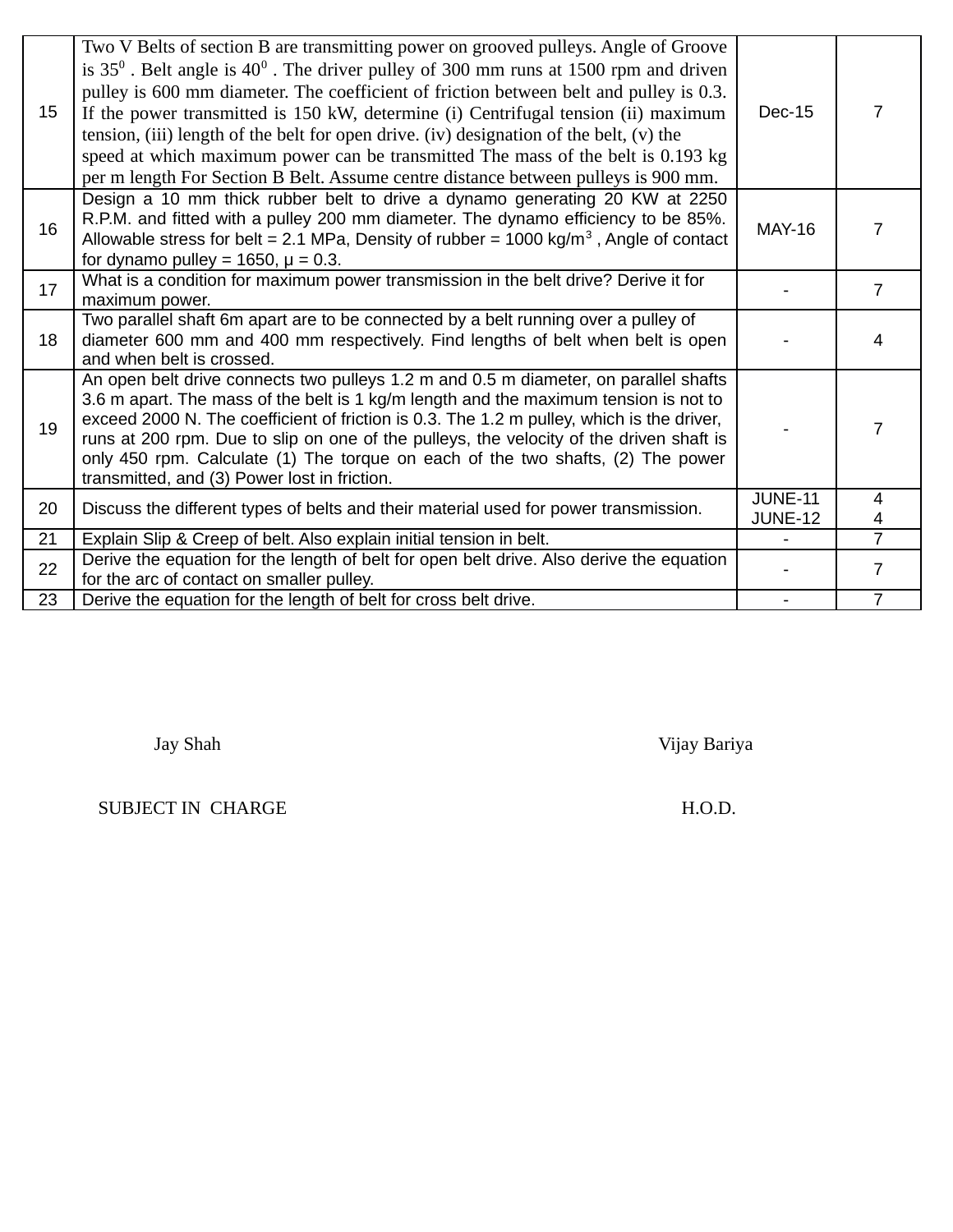## **ALPHA COLLEGE OF ENGINEERING & TECHNOLOGY** ODD SEM 2018 **ASSIGNMENT 5** SUB : DME (2151907) 5<sup>TH</sup> ME A *Chapter 5 – PRESSURE VESSELS*

| <b>NO</b>      | <b>QUESTION</b>                                                                                                                                | <b>YEAR</b>   | <b>MARK</b>    |
|----------------|------------------------------------------------------------------------------------------------------------------------------------------------|---------------|----------------|
|                |                                                                                                                                                |               | S              |
| $\mathbf{1}$   | Explain Clavarino's and Birnie's equation in detail.                                                                                           | <b>DEC-15</b> | $\overline{7}$ |
|                | Explain autofrettage for cylinders (or What is pre-stressing the cylinder? What are the                                                        | <b>DEC-15</b> | 3              |
| $\overline{2}$ | various methods                                                                                                                                | <b>MAY-16</b> | 3              |
|                | used for it?).                                                                                                                                 | <b>NOV-16</b> | $\overline{4}$ |
| 3              | State the different equations used for the design of thick cylinder subjected to internal<br>pressure based on                                 | <b>MAY-16</b> | $\overline{7}$ |
|                | materials and end conditions.                                                                                                                  |               |                |
|                | Explain various types of ends used for pressure vessels giving practical applications                                                          | <b>MAY-16</b> | $\overline{7}$ |
| 4              | of each.                                                                                                                                       | <b>MAY-17</b> | 4              |
|                |                                                                                                                                                | <b>MAY-18</b> | 4              |
| 5              | Drive the Lame's equation for thick cylinders.                                                                                                 | <b>NOV-16</b> | $\overline{4}$ |
| 6              | Distinguish between circumferential stress and longitudinal stress in a cylindrical<br>shell, when subjected                                   | <b>MAY-17</b> | 4              |
|                | to internal pressure.                                                                                                                          |               |                |
| $\overline{7}$ | Compare the stress distribution in thin and thick walled pressure vessels.                                                                     | <b>MAY-17</b> | 3              |
|                | A shrink fit assembly formed by shrinking one tube over another, is subjected to an                                                            |               |                |
|                | internal pressure of                                                                                                                           |               |                |
|                | 60 N/mm <sup>2</sup> . Before the fluid is admitted, the internal and the external diameters of                                                |               |                |
|                | the assembly are 120<br>mm and 200 mm and the diameter of the junction is 160 mm. If after shrinking on,                                       |               |                |
| 8              | the contact pressure at                                                                                                                        | <b>MAY-17</b> | 7              |
|                | the junction is 8 N/mm <sup>2</sup> , Determine using Lame's equations, stresses at the inner,                                                 |               |                |
|                | mating and outer                                                                                                                               |               |                |
|                |                                                                                                                                                |               |                |
|                | surfaces of the assembly after the fluid has been admitted.<br>A thick cylinder having 120 mm external diameter and 60 mm internal diameter is |               |                |
|                | subjected to an                                                                                                                                |               |                |
| 9              | internal fluid pressure of 15 MPa and external fluid pressure of 6 MPa. Determine                                                              | <b>NOV-16</b> | 7              |
|                | the resultant hoop and                                                                                                                         |               |                |
|                | radial stresses at inner and outer surface of cylinder. Also sketch curves showing the                                                         |               |                |
|                | stresses distribution.<br>A high pressure cylinder consists of steel tube with 20 mm and 40 mm as inner and                                    |               |                |
|                | outer diameter                                                                                                                                 |               |                |
|                | respectively. It is jacketed by outer steel tube with 60 mm outer diameter. The tubes                                                          |               |                |
|                | are assembled by                                                                                                                               | <b>MAY-16</b> | 7              |
| 10             | shrinking process in such a way that the maximum principal tensile stress in any tube                                                          | <b>NOV-16</b> | $\overline{7}$ |
|                | is restricted to 100                                                                                                                           |               |                |
|                | $N/mm2$ . Find the shrinkage pressure and original dimension of the tube. Take E =                                                             |               |                |
|                | $207$ KN/mm <sup>2</sup> .                                                                                                                     |               |                |
| 11             | A cast iron pipe of internal diameter 200 mm and thickness of 50 mm carries water                                                              | <b>DEC-15</b> | $\overline{7}$ |
|                | under a pressure of 5                                                                                                                          |               |                |